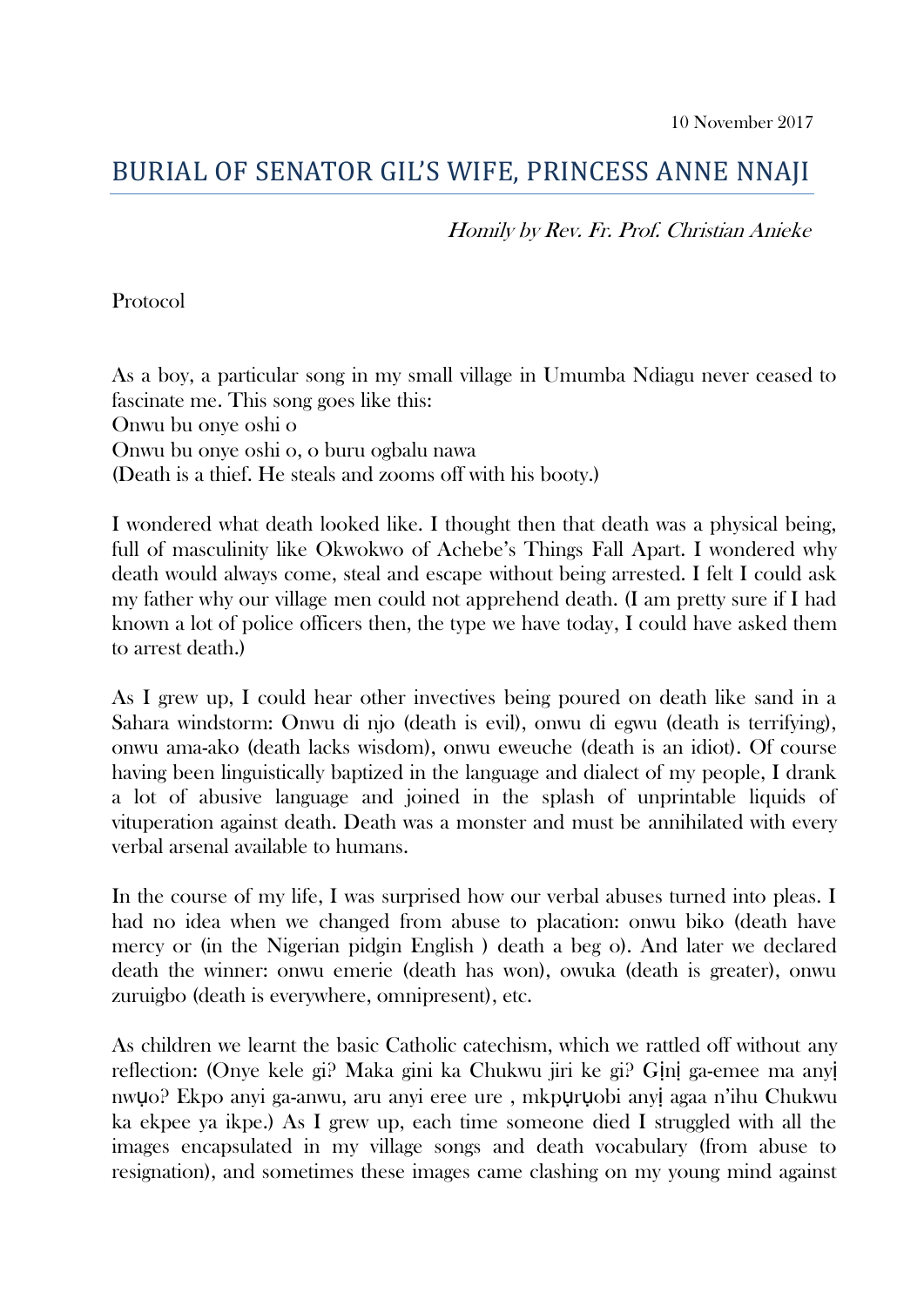the dogmatic background of undiluted Catholic catechism, and kick me into a mud of confusion and befuddlement. But gradually I began to assimilate and digest the liquid food of infant baptism and make some sense out of it. I felt consoled and strengthened by the message of victory over death. I saw that death could not have the last word because Jesus Christ had vanquished it on the Cross. The poet Elisabeth Frye underscores this point, which is the message of one of the prefaces of the Catholic mass that life is changed not ended:

Do not stand at my grave and weep I am not there. I do not sleep. I am a thousand winds that blow. I am the diamond glints on snow. I am the sunlight on ripened grain. I am the gentle autumn rain. When you awaken in the morning's hush I am the swift uplifting rush Of quiet birds in circled flight. I am the soft stars that shine at night. Do not stand at my grave and cry; I am not there. I did not die. Mary Elizabeth Frye In addition, the great English poet John Donne even makes a mockery of death:

## DEATH BE NOT PROUD

John Donne (1573-1631) Death be not proud, though some have called thee Mighty and dreadful, for thou art not so; For those whom thou thin'st thou dost overthrow Die not, poor Death; nor yet canst thou kill me. From rest and sleep, which but thy pictures be Much pleasure, then, from thee much more must flow, And soonest our best men with thee do go, Rest of their bones and soul's delivery. Thou'rt slave to fate, chance, kings, and desperate men, And dost with poison, war, and sickness dwell; And poppy or charms can make us sleep as well And better than they stroke. Why swell'st thou then? One short sleep past, we wake eternally, And Death shall be no more; Death, thou shalt die.

Death even bows his head in shame in the beautiful poem on death by Rainer Maria Rilke:

Before us great Death stands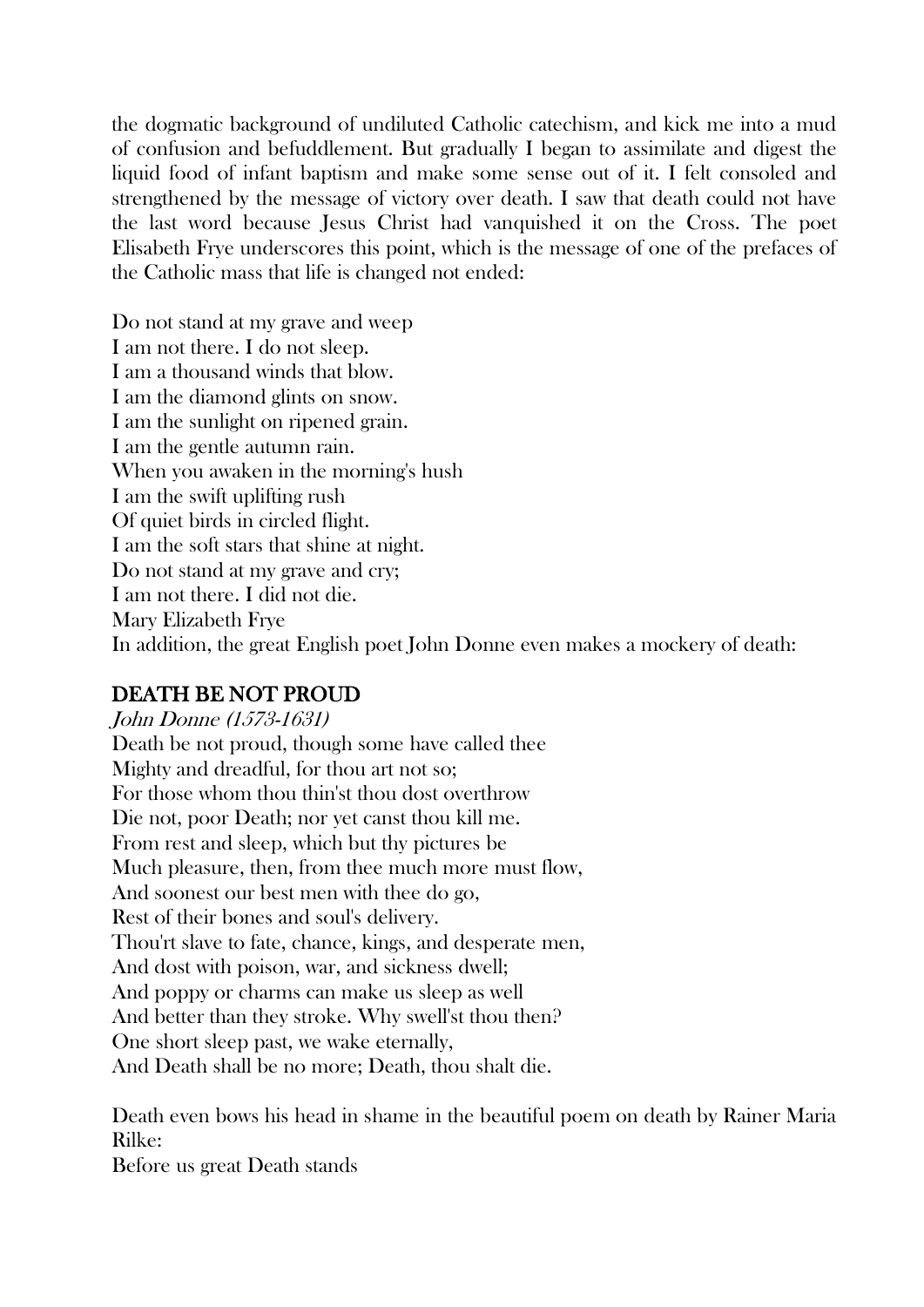Our fate held close within his quiet hands. When with proud joy we lift Life's red wine To drink deep of the mystic shining cup And ecstasy through all our being leaps— Death bows his head and weeps

And I hear Princess Anne Nnenna Nnaji repeating the words of Henry Scott Holland in his beautiful poem:

Death is nothing at all. I have only slipped away to the next room. I am I and you are you. Whatever we were to each other, That, we still are.

Call me by my old familiar name. Speak to me in the easy way which you always used. Put no difference into your tone. Wear no forced air of solemnity or sorrow.

Laugh as we always laughed at the little jokes we enjoyed together. Play, smile, think of me. Pray for me. Let my name be ever the household word that it always was. Let it be spoken without effect. Without the trace of a shadow on it.

Life means all that it ever meant. It is the same that it ever was. There is absolute unbroken continuity. Why should I be out of mind because I am out of sight?

I am but waiting for you. For an interval.

Somewhere. Very near. Just around the corner.

All is well.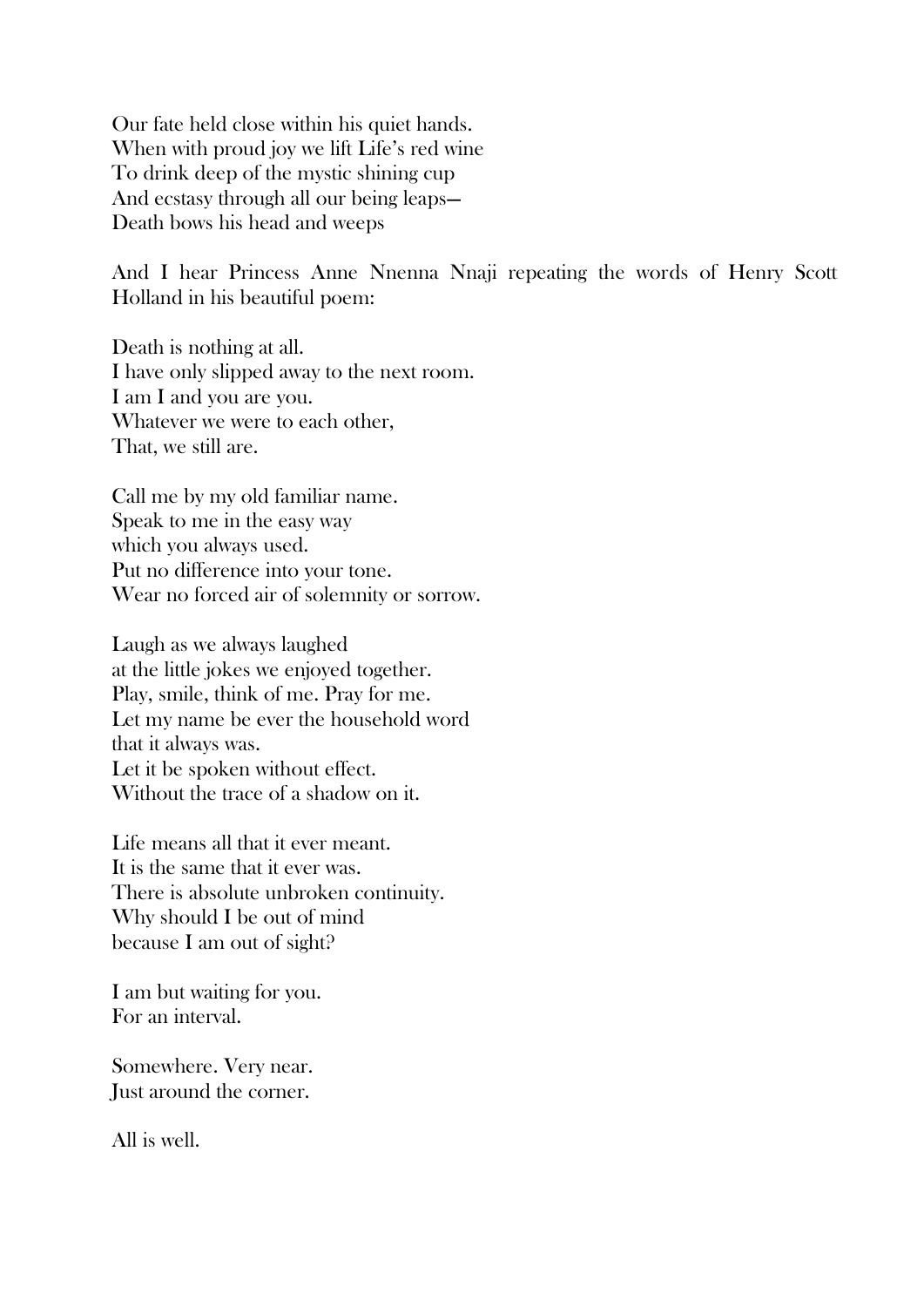And nothing re-echoes Anne's words more than the last line of this poem: All is well. In Ann's own words it is always: It's well. Or it is perfectly well!

Princess Anne Nnenna Nnaji entered our physio-temporal space on 16 December 1969. Her incandescent beauty and precocity made her turn heads wherever she went. While at Anambra State University of Science and Technology (now Nnamdi Azikiwe University), where she earned a Bachelor's degree in Applied Microbiology, her irresistible beauty brought her the prestigious Miss Campus Beauty Pageant Award. With such a radiant beauty and razor-sharp brain she had uncountable male eyes on her. Of course Anne did not lack self-consciousness. She knew that such a beauty as hers must find a match in an equally handsome and lovable young man. And she didn't need to search for such a Prince too long. In 1994 Gil felt he couldn't wait any longer and risk losing Anne to more ferocious gladiators. He took her to the altar and married her. Never in the history of human marriages has a man found such a perfect match as Gil found in Anne. Theirs was the story of young girl who lost her father very early in life and a young man who hardly knew his mother. A soul in need of a father found him in Gil. And Gil's soul crying for maternal care found it in Anne. It was more than mere marital love. For Gil Anne was both mama and sister whereas Anne saw Gil as the father she didn't enjoy and a brother. And they addressed each other as such. So one can imagine the the deep sea of sorrow at the loss of Anne.

Anne was everything Gil needed to succeed in life: pretty, smart, hardworking, humble, generous, sociable and prayerful. Not only did she round off her Bachelor's degree very successfully, she also did her Postgraduate diploma in Accounting and a Master's degree in Human Resources. While doing her normal job as a biology teacher, she started a small poultry in their house, which she developed to an enviable farm called Favour's Farms. She also established a small beauty salon which she worked hard to transform into Glamour Cosmetics in Abuja. In the Nigerian Communications Commission (NCC), she rose because of her diligence to the position of the Head of Protocol Unit of the Directorate of Public Affairs. Her assiduousness made her a very strong pillar on which the politician and our distinguished senator Prince Gilbert Nnaji leaned in the course of his political career.

As the saying goes, if you want to know the quality of a person's character, watch how he or she treats his or her subordinates. Anne could be canonized by the Catholic Church on this point. Most of her domestic staff comprise orphans and the so called wretched of the earth. Anne's attitude to them was to make them feel that they were not less human because of the cloud of poverty hanging imposingly over the landscape of their birth like a fog in a chilly Harmattan morning. She respected them and raised many of them the way she raised her own children. Uncountable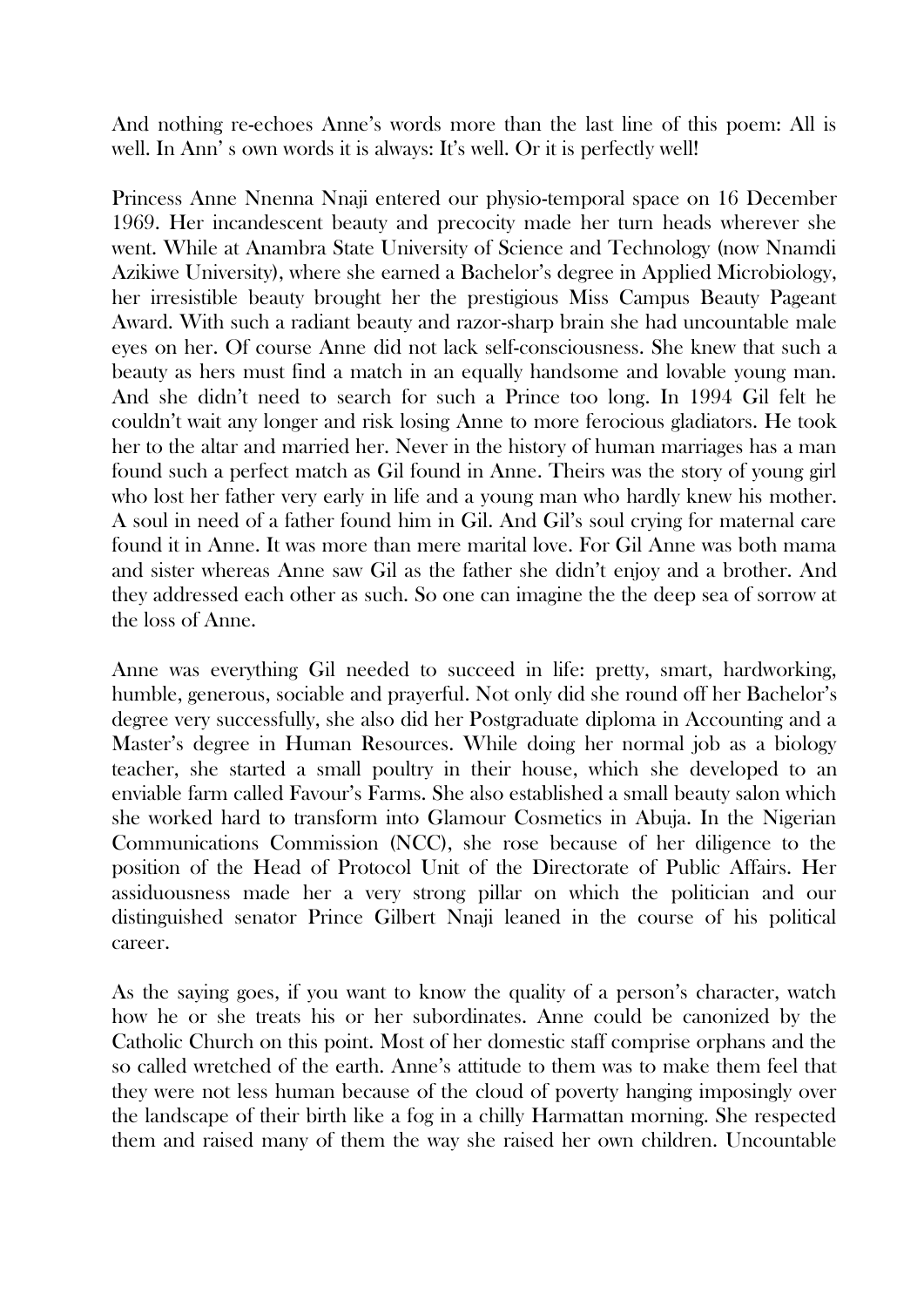are the number of poor people Anne changed the story of their life from the lamentations of Job to the joyful lyrics of King Solomon.

What surprises many whose ways crossed hers was her unassuming disposition in spite of the family's comfortable pecuniary position. This quality not only endeared her to many but also brought a lot of political gains to her equally handsome and humble husband. Speaking on behalf of her classmates, Mrs Uju Osakwe described Anne as " a combination of beauty and brain, beautiful both in body and at heart, classless, accommodating, focused, never confused, firm in character, complete fighter, go-getter, reliable, friend in need, very, very forgiving, meekness and humility personified." And she continued, "When I rang my son telling him of Anne's death, he became quiet for a long while and then retorted that this earth does not even fit Aunty Anne. She belongs to Heaven." Anne belongs indeed to heaven. This particular young man underscores the message of the first reading from the Book of Wisdom 3: 1-9.

The souls of the righteous are in the hand of God,

and no torment shall touch them.They seemed, in the view of the foolish, to be dead;and their passing away was thought an affliction and their going forth from us, utter destruction. But they are in peace.

Yes, the soul of Anne is in the hand of God, and she is in peace!

Furthermore, we see the meaning and efficacy of human suffering in the words: Chastised a little, they shall be greatly blessed, because God tried them and found them worthy of himself.

As gold in the furnace, he proved them, and as sacrificial offerings he took them to himself.

In the time of their judgment they shall shine and dart about as sparks through stubble;

Human suffering has the been subject of many arguments and writings in philosophy and theology. The scripture reveals its purifying effect in these words "as gold is purified in the furnace". The Book of Isaiah presents a good picture of the suffering servant of God, the purifying effect and efficacy of human suffering in these beautiful words:

See, my servant shall prosper, he shall be raised high and greatly exalted.

Even as many were amazed at him—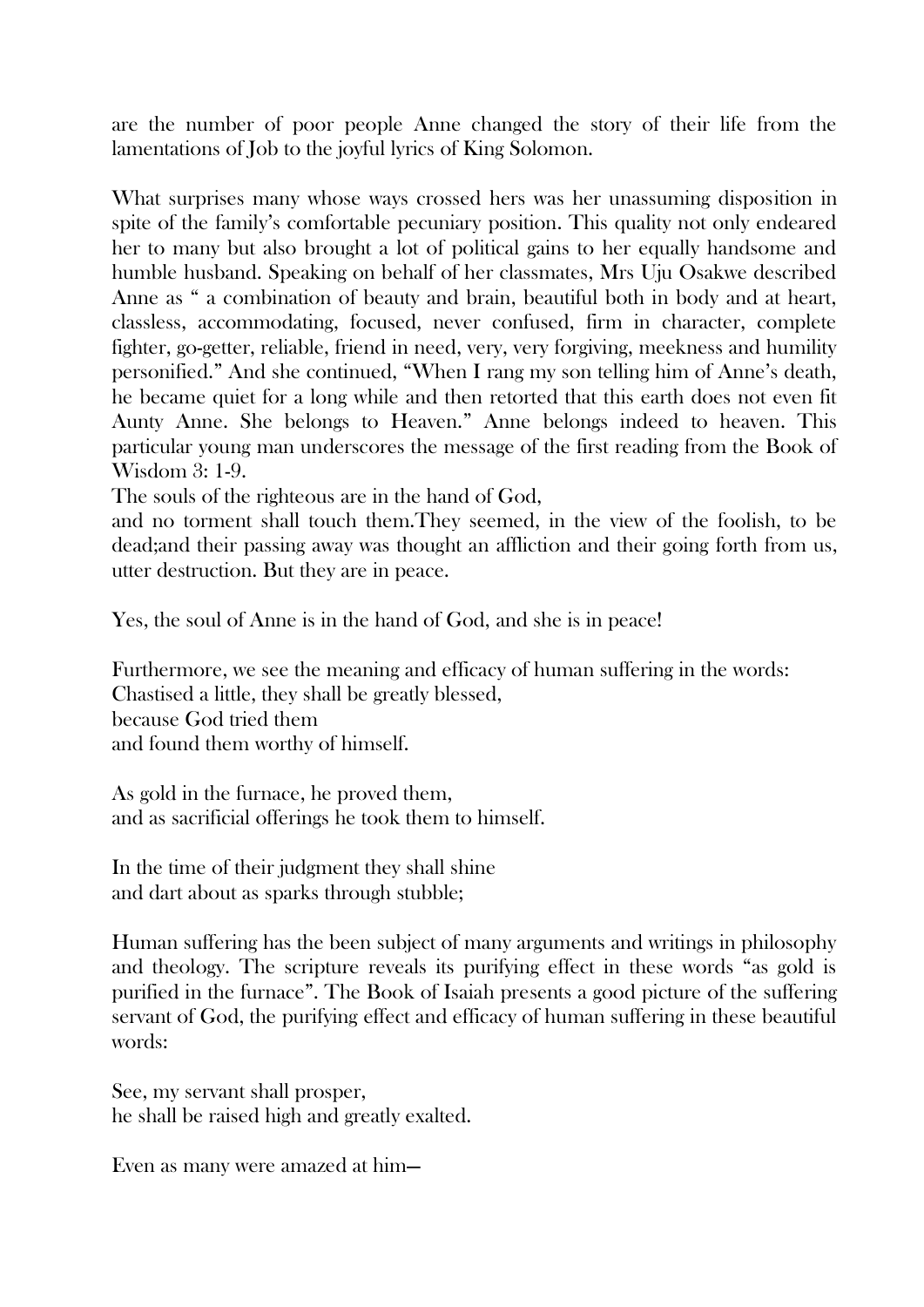so marred were his features, beyond that of mortals his appearance, beyond that of human beings—

So shall he startle many nations, kings shall stand speechless; For those who have not been told shall see, those who have not heard shall ponder it.

Anne fought death like Beowulf in his last fight against the dragon. In her very challenging period of illness and trepidation, I could hear Anne using the words of the great English writer Virginia Woolf and addressing her beloved husband thus:

Dearest, .... I feel we can't go through another of those terrible times. And I shan't recover this time. I begin to hear voices, and I can't concentrate. So I am doing what seems the best thing to do. You have given me the greatest possible happiness. You have been in every way all that anyone could be. I don't think two people could have been happier 'til this terrible disease came. I can't fight any longer. I know that I am spoiling your life, that without me you could work. And you will I know. You see I can't even write this properly. I can't read. What I want to say is I owe all the happiness of my life to you. You have been entirely patient with me and incredibly good. I want to say that – everybody knows it. If anybody could have saved me it would have been you. Everything has gone from me but the certainty of your goodness. I can't go on spoiling your life any longer. I don't think two people could have been happier than we have been.

― Virginia Woolf

It appears she lost the fight as the first reading indicates, but her reward will be great because she cared and loved to the last point of her life. Anne has been purified and transmogrified!

Throughout her life Anne cared deeply for Gil, who she called brother. She found a soul mate, a friend, a perfect husband, and brother in Gil. She realized that Gil was a mirror of herself in everything ( except in that singular area where women excel: language..okwu...Germans have an expression: ein Mann ein Wort, eine Frau, ein Wörterbuch). Her generosity found an unmistakable match in Gil's boundless philanthropy. (I recall the last period of country-wide electioneering campaigns when politicians polluted our information landscape with all sorts jingles, some crashingly ridiculous. But there was this particular jingle about Gil which I once heard: Ahum onye Kwelum nkwa mele e, obu ome ogo. It was so sweet that I felt like jumping and dancing to the melodious tune). What attracted me to the jingle was not just the muscicality but its veracity. In his incredible philanthropy, Gil has never made a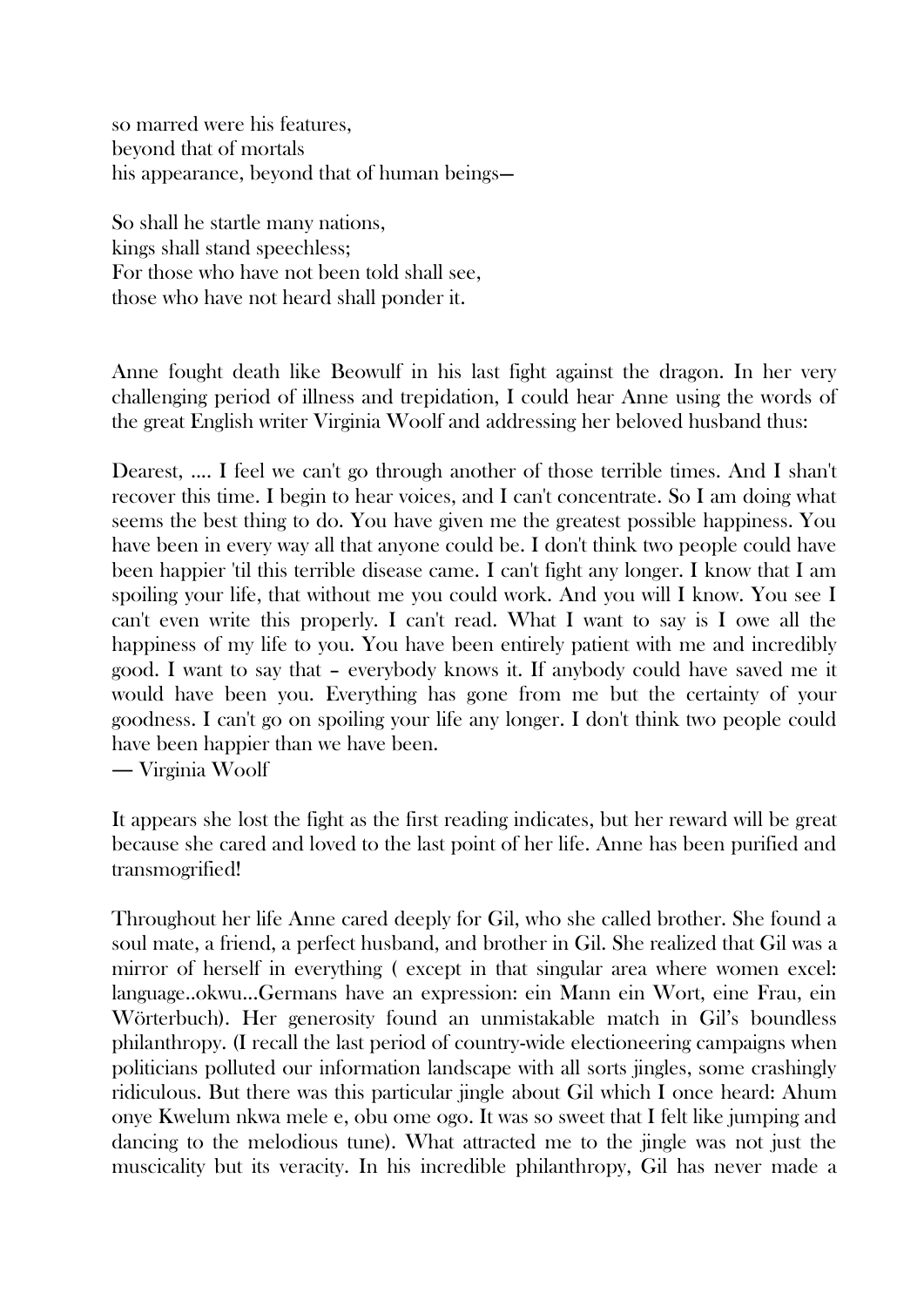promise he has not fulfilled. He is certainly not one of those politicians who will drown the world in a river of verbosities that empties itself in an ocean of nothingness, inaction and empty promises. I admire Gil's verbal frugality! This is where he beats any other politician I have ever known ( our ecounter in Frankfurt). My dearest friend Gil, you have seen the evidence of your philanthropy, humility and love of the Catholic Church today. (See the number of bishops, priests, reverend sisters, the religious from the Catholic Church and non-Catholic denominations). And this should be your consolation as your mourn the death of your beloved wife. As Anne reminds you constantly, she is not dead. She will continue to live through her many good works, and through your numerous works of charity, too!

To those of us who are still alive, a Catholic hymn says: stop, see the dead and see what you will be. If our politicians and hawkish contractors knew that one day they would be lying in their grave, they would not allow Enugu-Onitsha road and other major roads to provide jobs to morticians and turn every Friday into a funeral day.If they knew, if only they knew, they would be doing things differently. (Igbo: And all of us, let us remember our end. Let us stop unnecessary fights in the family... Even death has become a major source of family politics and fighting or a means of making money or merriment.) We often forget that one day we will be like the person we are burying.

Finally, Jesus says in today's gospel, "I am the way, the truth and the life." This great statement which falls within the circle of "I am words of Jesus (8 of them: Iam the bread of life, the light of the world, the sheep gate, the good shepherd, the resurrection and the life, the way, the truth and the life, the true wine, Before Abraham was, I am) is the "Kpim" ( using Fr. Pantaleon Iroegbu's word) of Christology. As a great theologian Marcellino D'Ambrosio explains, "Christ Jesus is the way. Indeed he is a two way street. In him, God comes to meet us, holding back, offering everything of who he is and what he has. Through Him and Him alone, we have access to God to such a degree that we can now call him Abba, Father.

Jesus is the truth. Not just some truth but the entire truth. He is God's definitive and perfect Word expressing who God is, what He's like, who we are, and what we need to do to be saved from misery and futility.

And Jesus is the life. He gives us not only commandments and noble ideals, but also the power to live them out, the power to become new people. That Power is the Lord and Giver of Life Himself, the Holy Spirit, who Jesus pours out on those who accept Him."

So there is only one Way, one Truth, one Life, one Priest who offers a perfect sacrifice for sins.

Let us follow him, his teachings, his humility, his truth, his love, his whole life and surely we will find our place in the room his has prepared for us.